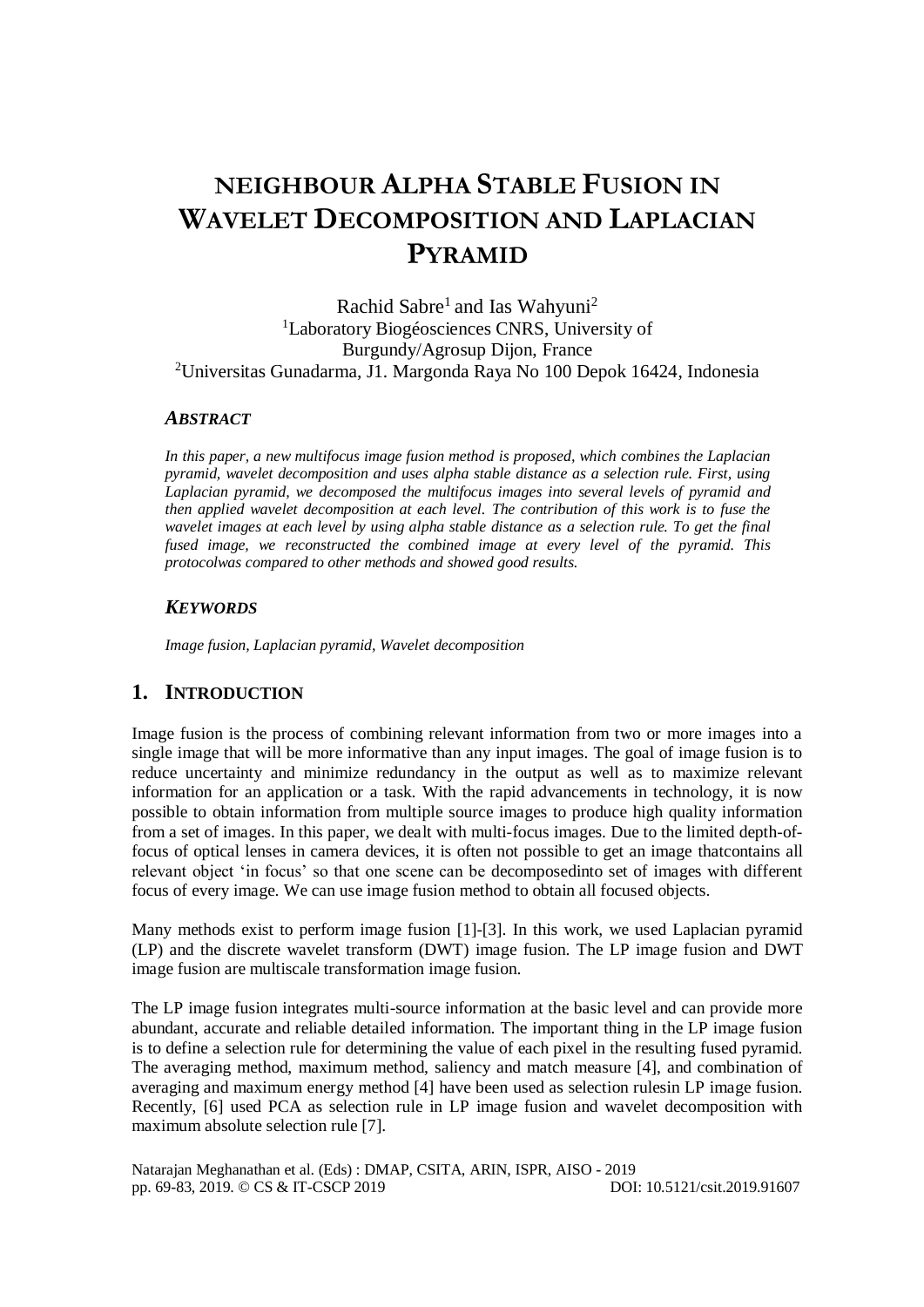The wavelet fusion method allows the image decomposition in different kind of coefficients subbands. Image fusion using wavelet method can be seen in [8]-[11]. The wavelet transformation modulus maxima gives better preservation of both edge features and component information of the object in new fused image preserving the detailed image information [7].

This work proposesa new multifocus image fusion method using (combination Laplacian Pyramid (LP) and wavelet transform fusion method with alpha stable distance as selection rule. Indeed, he usesdiscrete wavelet decomposition in each level of LP before undergoing fusion. The fusion rule is based on alpha distance of wavelet coefficients. This fusion method improved significantly the resulting fused image. This paper is organized as follows: Section 2 briefly gives explanation about neighbour alpha stable distance and Fusion. TheSection 3 developthe proposed method. The section 4 apply the proposed method on real images and compare it to other methods. The section 5 presents our conclusions and pinpoint potential perspectives.

### **2. NEIGHBOUR ALPHA STABLE DISTANCE AND FUSION**

The Alpha-stable distribution is widely used in the processing of impulsive or spiky signals. It has also been applied in image processing. [12] and [13] give the model of the sea clutter in SAR images using alpha stable distribution for ship detection while [14] removes speckle noise using alpha stable based Bayesian algorithm in the wavelet domain. Furthermore, alpha stable distribution is also used in image segmentation [15] and compressive image fusion [12]. Both [14], [15], and [13] and Wan employ alpha stable in wavelet domain. This section provides a brief of the alpha-stable distribution.

#### **A. Neighbor Alpha Stable Distance**

This workdevelop a novel fusion method as a selection rule in Laplacian pyramid method. This consisted of weighting each pixel of each image by exponential of Neighbor Alpha Stable Distance (NASD). This neighbor alpha stable distancegeneralize the quadratic difference between the value of the pixel  $(x, y)$  and the all pixel values of its neighbors when  $\alpha = 2$ . The neighbor, with the size "a", of a pixel  $(x, y)$  is defined as follows:

 $(x+i, y+j)$  where  $i = -a, -a+1, \ldots, a-1, a$  and  $j = -a, -a+1, \ldots, a-1, a$ . For example the neighbour with the small size (" $a'' = 1$ ) contains:  $(x-1, y-1)$ ,  $(x-1, y)$ ,  $(x-1, y+1), (x, y-1), (x, y+1), (x+1, y-1), (x+1, y), (x+1, y+1)$ .

| $(x-1, y-1)$ | $(x-1,y)$ | $(x-1,y+1)$ |  |
|--------------|-----------|-------------|--|
| $(x,y-1)$    | (x,y)     | $(x,y+1)$   |  |
| $(x+1,y-1)$  | $(x+1,y)$ | $(x+1,y+1)$ |  |
|              |           |             |  |
|              |           |             |  |

Figure 1. Pixel at  $(x, y)$  within its neighborhood,  $a = 1$ .

Then, the steps of image fusion with size "*a"*wereas follows:

Let $I_1$ , ...,  $I_M$  be *M* original source images with different focus to fuse. The images here had the same size $\left(N_1 \mathrm{x} N_2\right)$ . The general principle of making fusion rules were:

Step 1: For each pixel of each image, we calculated the neighbour alpha stable distance (NASD) of every source image,  $d_{a,k}(x, y)$ :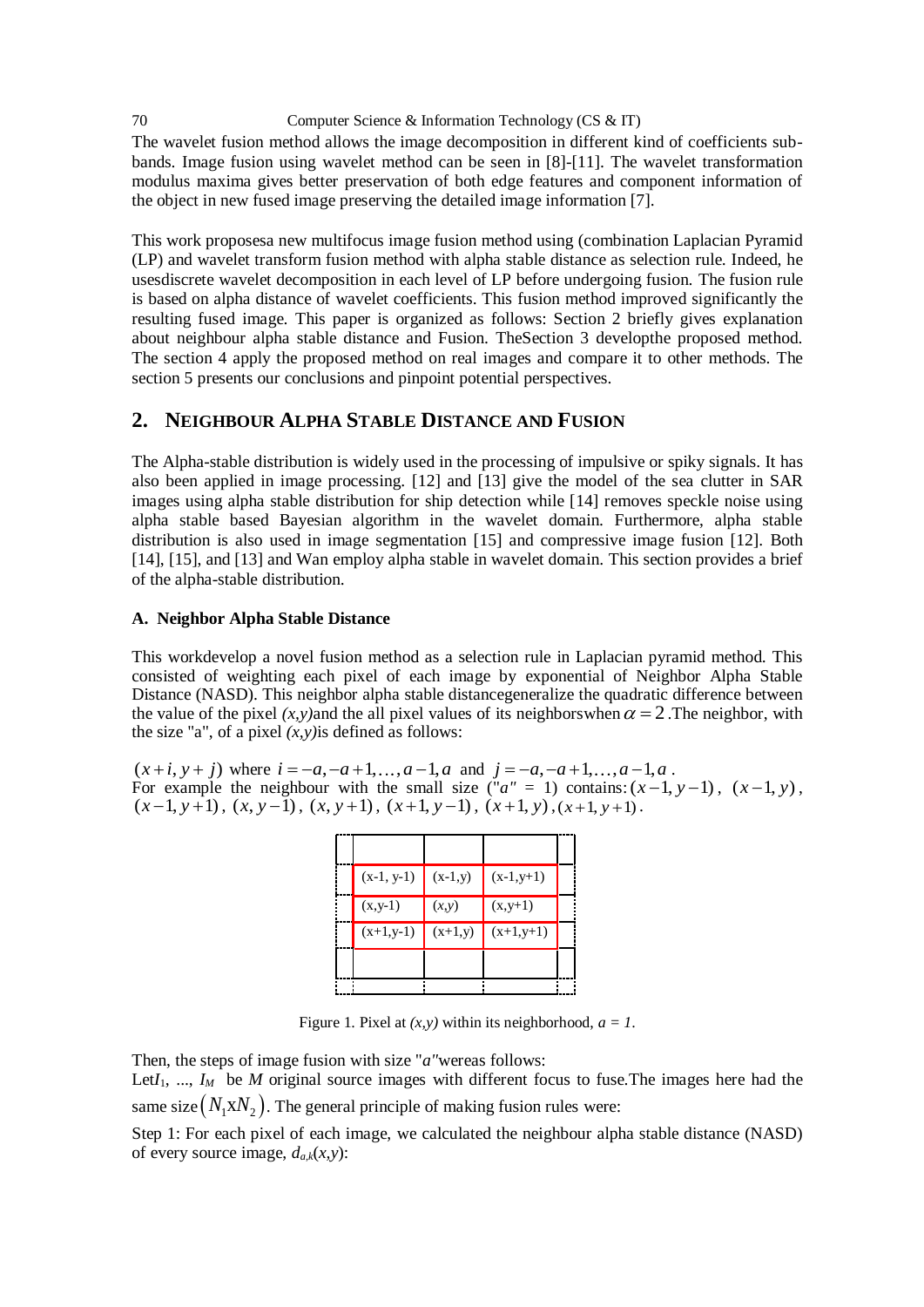$$
d_{a,k}(x, y) = \left(\frac{1}{R} \sum_{m=-a}^{a} \sum_{n=-a}^{a} \left| I_k(x, y) - I_k(x+m, y+n) \right|^a \right)^{\frac{1}{a}} (5)
$$
  
Where 
$$
I_k(x+m, y+n) = \begin{cases} I_k(x+m, y+n), & \text{if } 1 \le x+m \le N_1 \text{ and } 1 \le y+n \le N_2, A = (2a+1)^2 - card(S), \\ I_k(x, y), & \text{otherwise} \end{cases}
$$

$$
S = \left\{ (m, n) \in \left( [-a, a]^2 - \{(0, 0)\} \right) \middle| I_k(x+m, y+n) = I_k(x, y) \right\}, k = 1, ..., M.
$$

#### **B. Neighbor Alpha Stable Fusion**

The Neighbour Alpha Stable Fusion (NASF) proposed in this work consisted of fused images using the following model:

$$
NASF(x, y) = \frac{\sum_{i=1}^{M} \exp(d_{a,k}(x, y)) I_i(x, y)}{\sum_{i=1}^{M} \exp(d_{a,k}(x, y))}
$$
(6)

Obviously, this method depended on the size "a". We have noticed that,for almost all images, a=4 gave the best result. In the following we took a=4.

#### **3. THE PROPOSED METHOD**

The image fusion methods keep progressing to get the better result of fused image. In this work, we fused images using combination Laplacian pyramid, wavelet transform and NASF methods. First,we decomposed each source image by Laplacian pyramid (LP). This method was first introduced in [16] as a model for binocular fusion in human stereo vision, where the implementation used a Laplacian pyramid and a maximum selection rule at each point of the pyramid transformation [17]. Essentially, the procedure involved a set of band-pass copies of an image, referred to the Laplacian pyramid due to its similarity to a Laplacian operator. Each level of the Laplacian pyramid wasrecursively constructed from its lower level by applying the following four basic steps: blurring (low-pass filtering), sub-sampling (reduce size), interpolation (expand), and differencing (to subtract two images pixel by pixel). In the LP, the lowest level of the pyramid wasconstructed from the original image.

After the LP decomposition, we appliedDecomposition Wavelet Transform (DWT)at each level of Laplacian pyramid. The decomposition DWT used in this paper wasbased on Haar wavelet transform. DWT separately filtered and lowered samples images in the horizontal direction and vertical directions. This produced four coefficient subbands at each scale. As presented in [7], we supposed an image  $I(x, y)$  and denoted the horizontal frequency first by using 1-D lowpass filter L and highpass filter H produces the coefficient matrices  $I_L(x, y)$  and  $I_H(x, y)$  and then followed the vertical frequency second by using lowpass filter L and highpass filter H to each column in  $I_L(x, y)$  and  $I_H(x, y)$ . This produced four sub-images  $I_{LL}(x, y)$ ,  $I_{LH}(x, y)$ ,  $I_{HL}(x, y)$ , and  $I_{HH}(x, y)$  for one level of decomposition. By recursively applying the same scheme to the low-low subband amultiresolution decomposition could be achieved.

After decomposing DWT, we used the NASF fusion defined in (6) to fuse images in wavelet decomposition by merging the DWT coefficient of every corresponding frequency band.

The fusion follows 4 steps: we supposed there were two original source images, A and B, with different focus:

1) Performing Laplacian pyramid decomposition to create Laplacian pyramid for each source image,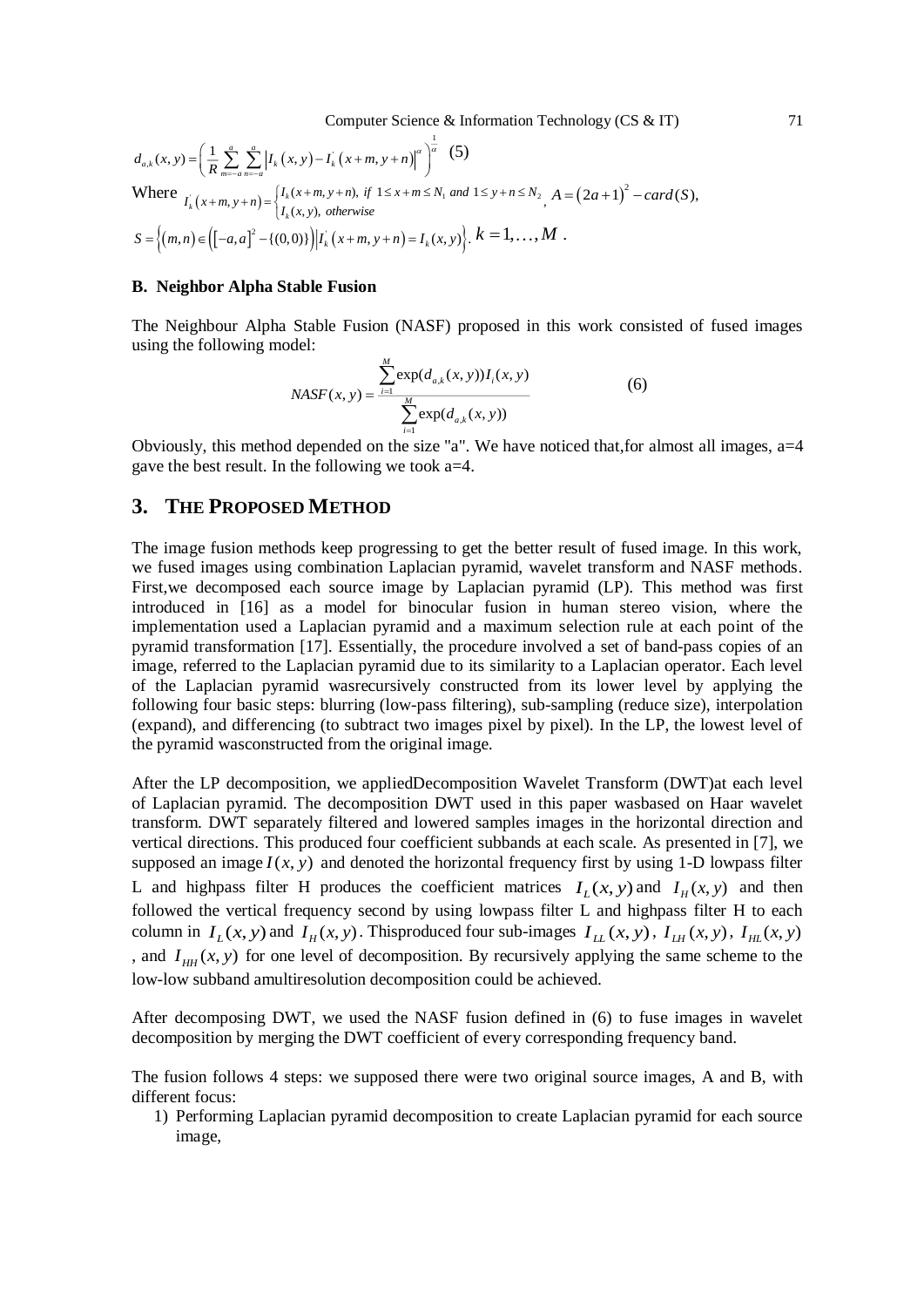- 2) Performing discrete wavelet decomposition to every level of Laplacian pyramid for each image in different kinds of coefficient,
- 3) Merging an appropriate coefficient of the corresponding subband to obtain new coefficients by using Neighbor Alpha Stable Fusion (NASF). The fused wavelet image is achieved through the inverse discrete wavelet transform,
- 4) The final fused image wasobtained by performing pyramid inverse transform on the fused wavelet image by using Neighbor Alpha Stable Fusion (NASF).

The process of pyramid image fusion can be seen in Fig.2, in which the fusion LPi's  $(i=1, 2, 3)$ wasobtained by applying wavelet transform and (NASF) fusion. Actually, it couldbe extended to more than twosource images A and B.



Figure 2. The proposed method Figure 3. DWT image fusion

The figure 3shows the process of decomposition wavelet transform of LP images at level *l* and fusion image using NASF method.

## **4. EXPERIMENTAL RESULT**

As in the work [18], the images used in this section weretaken from the database [12]. We have blurred an area of each imageusing the convolution of Gaussian filter applied on the reference image  $g_f$ :The choice of Gaussian is approved in the works [19]-[20]. Blurred areas are chosen to hide an object from the photographedscene when there aremultiple objects. Thus, the size of blurred areas varied according tothe size of the objects hidden in the images. Let *gf* th*e*reference image. The blurred image  $g_0$ wasdefined as follows:

$$
g_0(i, j) = \begin{cases} \sum_{n=-2}^{2} \sum_{m=-2}^{2} h(m', n')g_j(i-m', j-n'), (i, j) \in blurred \ area \\ g_j(i, j), (i, j) \in object \ focus \ area \end{cases}
$$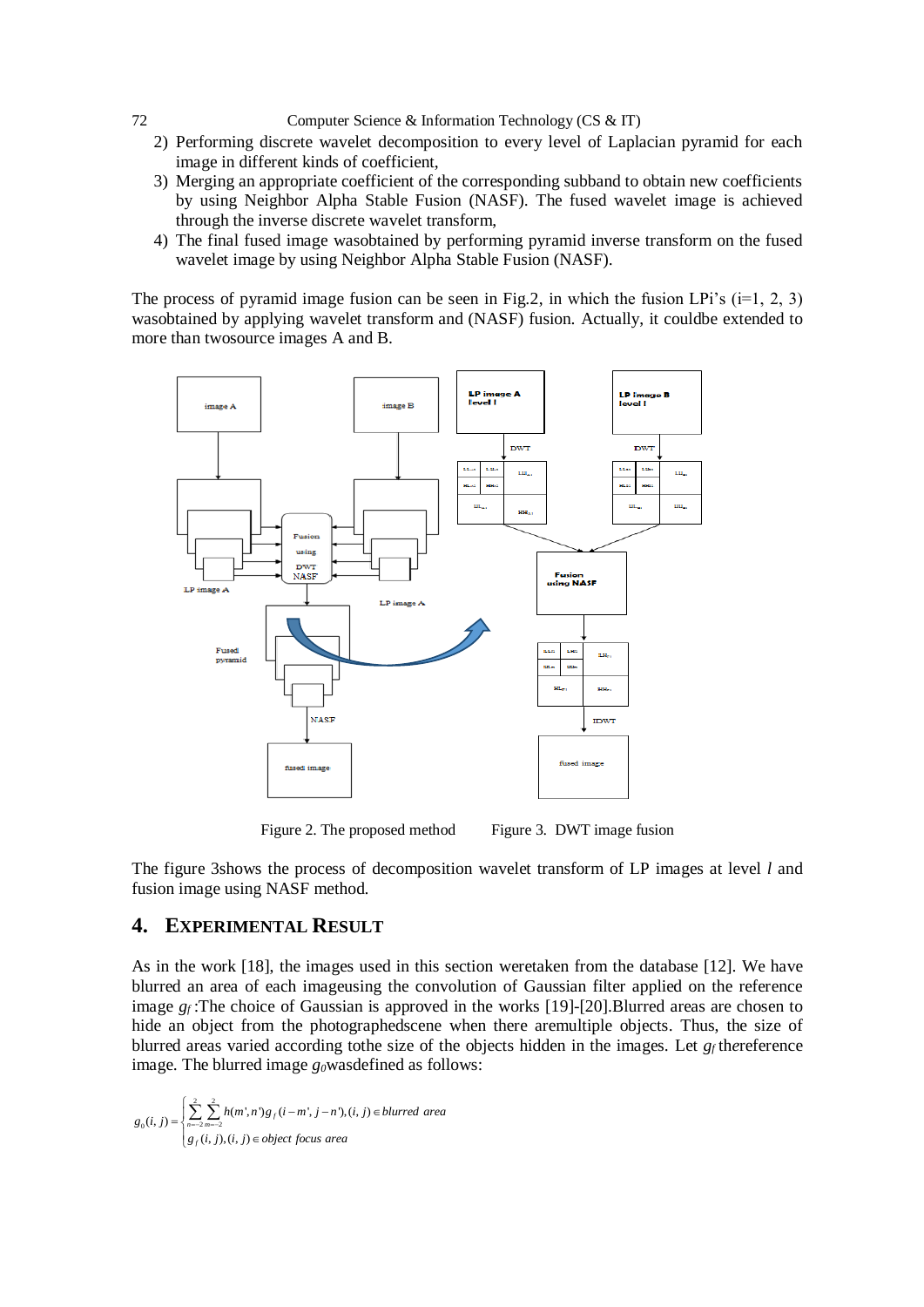where  $h(m', n')$  is Gaussian filter. We applied the method on 150 sets of multi focus images on a datasets of images [12]. In this paper, we presented only five set of multi focus images. Figures4, 6, 8,10 and 12 show the multi focus images obtained by the convolution of Gaussian filter. Figures 5,7, 9, 11 and 13 show the fused image by proposed method. Visually the image obtained by the proposed method gives a very satisfactory fusion.



Figure4. Multi focus images (bottles)



Figure5. Fused image by proposed method (bottles)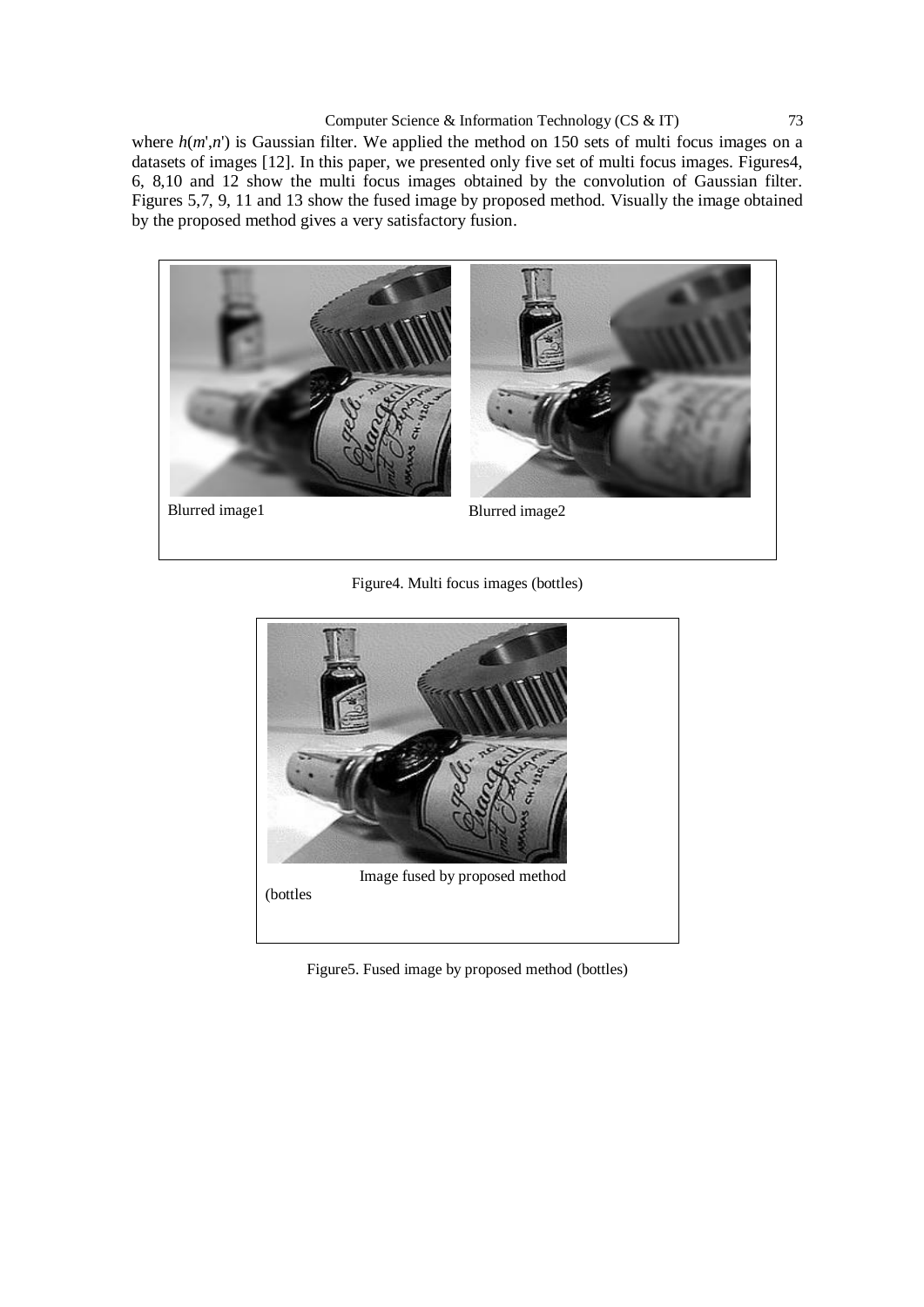

Figure6. Multi focus images (people)



Figure7. Fused image by proposed method (people)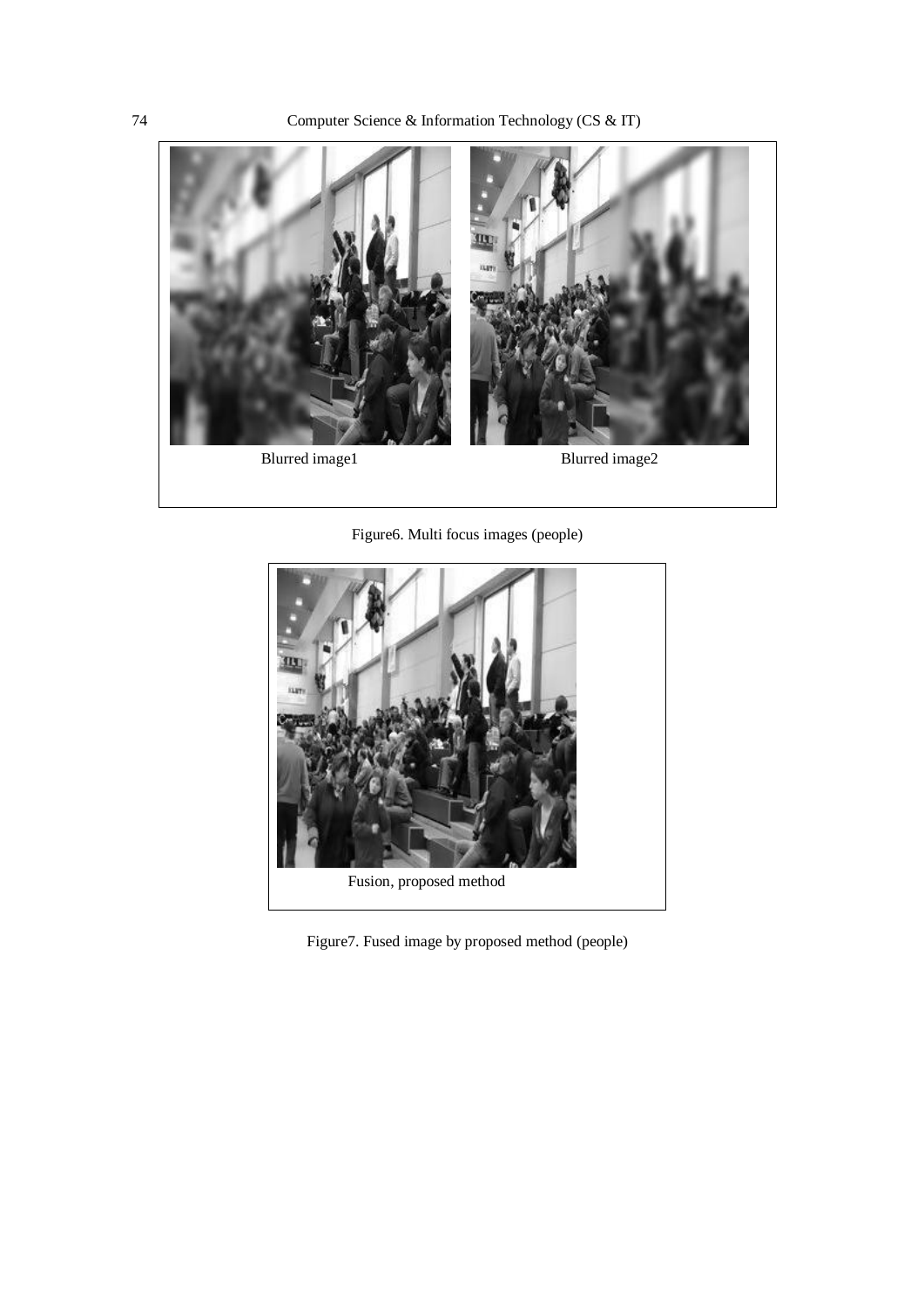Computer Science & Information Technology (CS & IT) 75



Figure 8. Multi focus images (cars)



Figure 9. Fused image by proposed method (cars)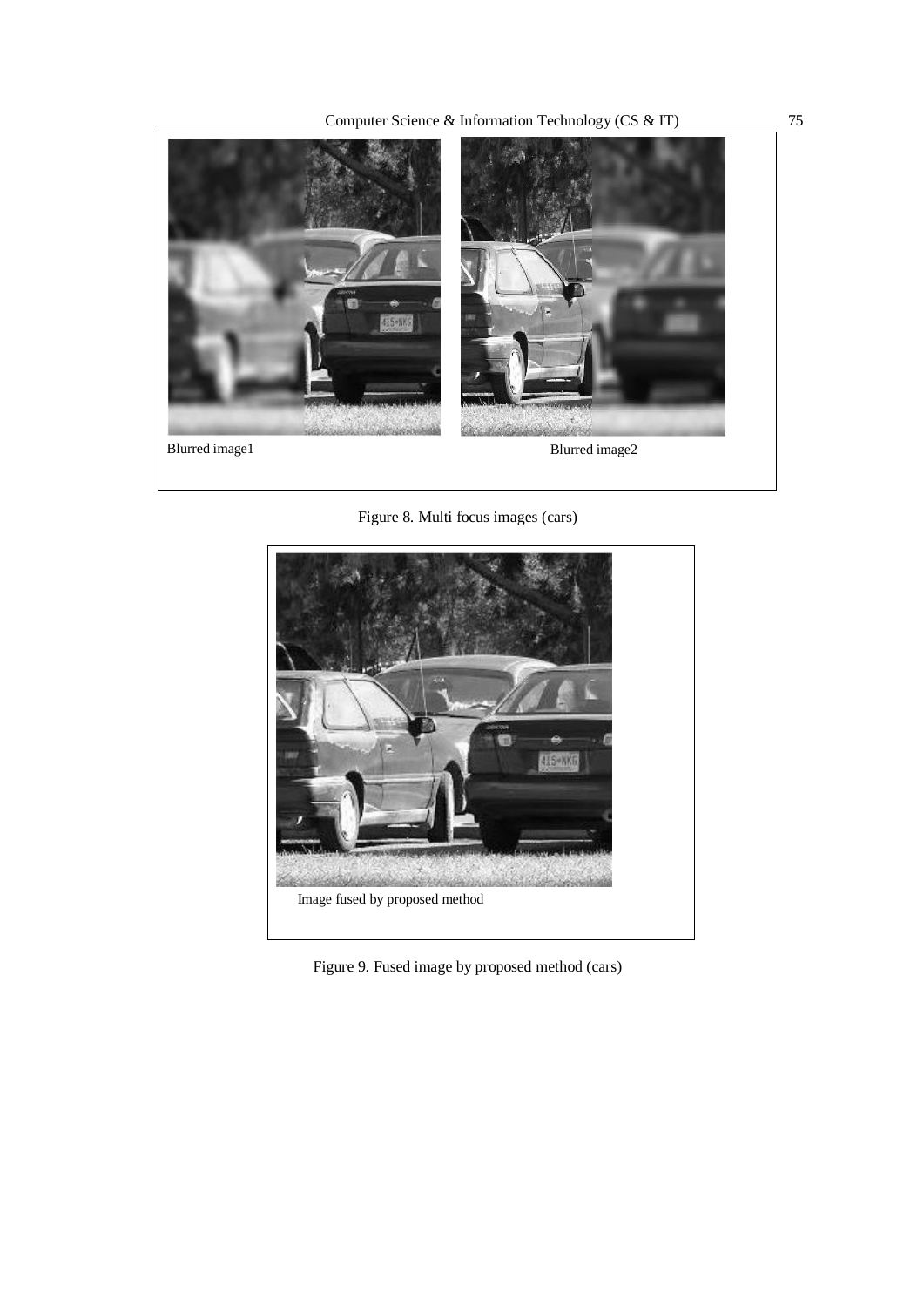

Figure 10. Multi focus images (birds)



Figure 11. Fused image by proposed method (birds)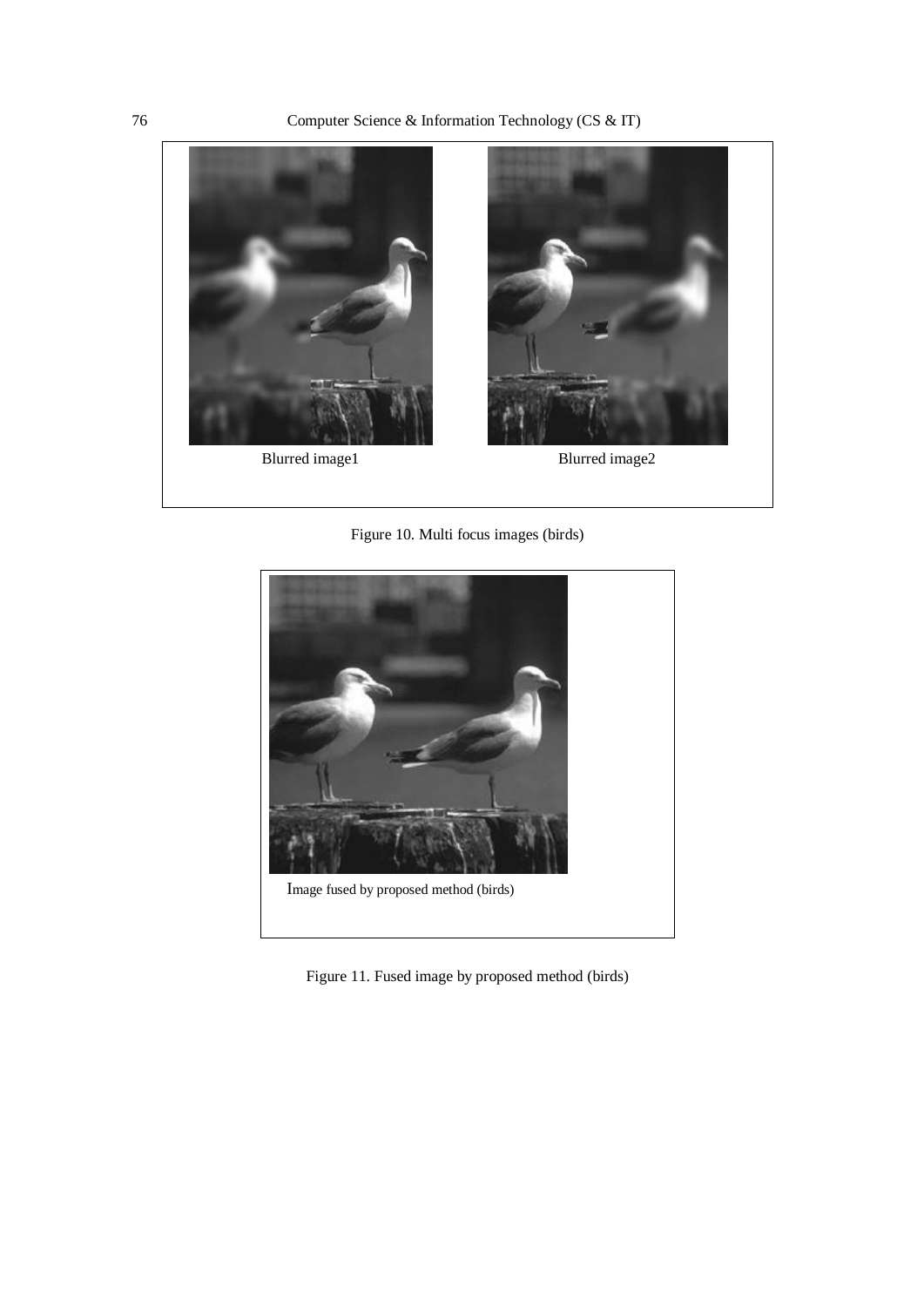

Figure 12. Multi focus images (clocks)



Figure 13. Fused image by proposed method (clocks)

We compared the proposed method to other methods like: Principal Component Analysis (PCA) [5], Decomposition Wavelet Transform (DWT) [8]-[9]and [14]-[15], Bilateral Gradient-based (BG) [21], Laplacian Pyramid with Average as selection rule (LP\_AV), Laplacian Pyramid with PCA as selection rule (LP\_PCA) [22].

We analyzed the performance of the results using quantitative analysis root mean square error (RMSE) which showed how the pixel values of fused image deviated from the reference image. Let  $F(i, j)$  be the gray level intensity of pixel  $(i, j)$  of the fused image and  $R(i, j)$  be the gray level intensity of pixel  $(i, j)$  of the reference image. RMSE between the reference image and fused image wascomputed as: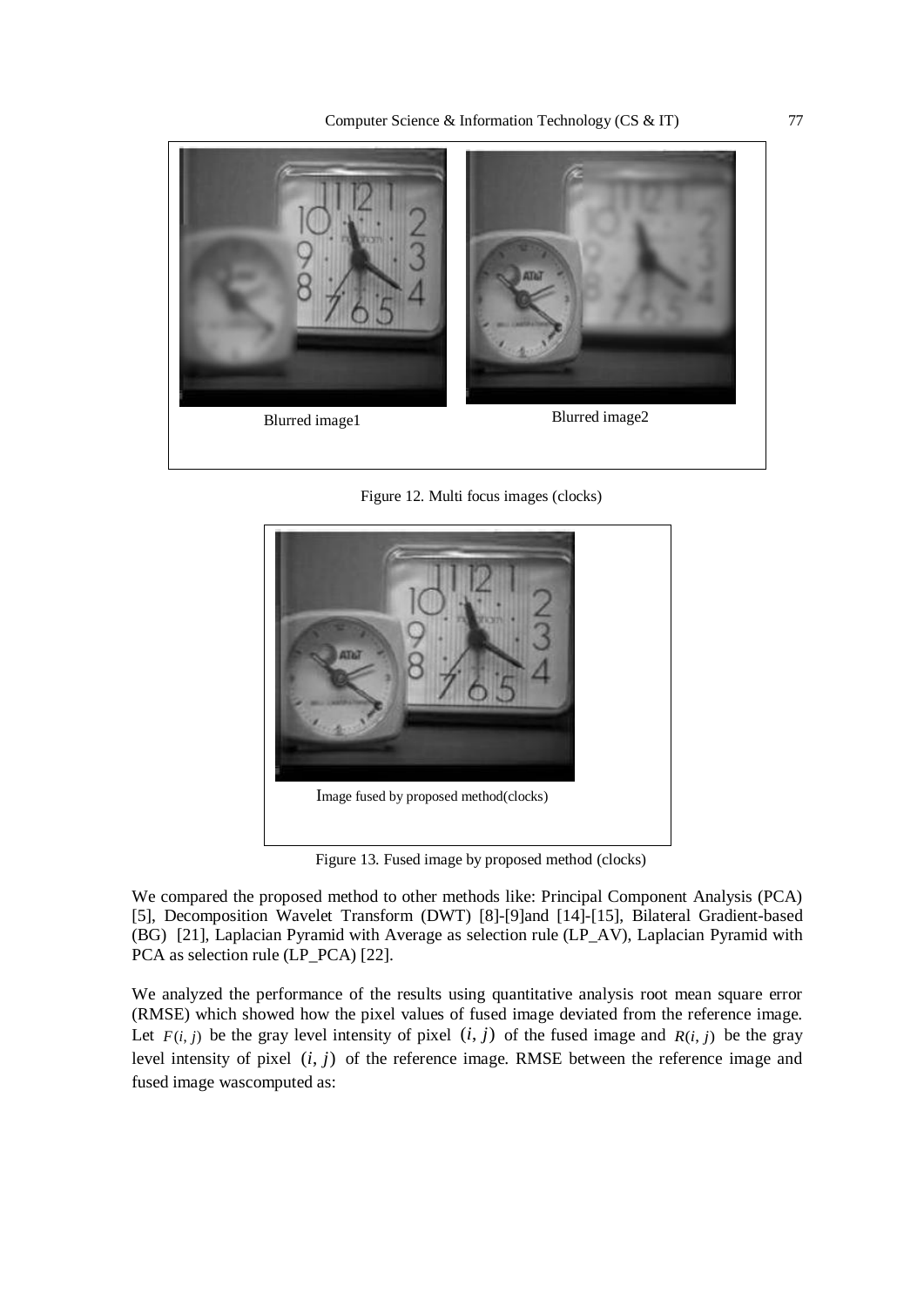RMSE = 
$$
\sqrt{\frac{1}{mn} \sum_{i=1}^{m} \sum_{j=1}^{n} [R(i, j) - F(i, j)]^2}
$$

where  $m \times n$  is the size of the input image and  $i$ ,  $j$  represents to the pixel locations. A smaller value of RMSE showed good fusion result. If the value of RMSE was zero then it meant the fused image wasexactly the same as the reference image.

The table1 gives the mean and standard deviation of RMSE for the studded methods. Table 1. Statistic parameters of the sample (150 images)

| Method                | - AV<br>P | PCA    | ΒG     | LP PCA | <b>DWT</b> | Proposed method |
|-----------------------|-----------|--------|--------|--------|------------|-----------------|
| Mean                  | 8.7452    | 8.7143 | 1.0449 | 8.6043 | 4.1941     | 2.1589          |
| Standard<br>deviation | 3.8810    | 3.8672 | 4.8593 | 3,8549 | 1.3813     | 0.9437          |

The results showed that the proposed method has a smaller mean of the RMSE. The histograms of RMSE for 150 images by different methods (Figure 14, 15, 16,17,18 and 19) showed that for all methods the values of RMSE werealmost symmetrically centered around the mean value.



Figure 14. The histogram of LP\_PCA method

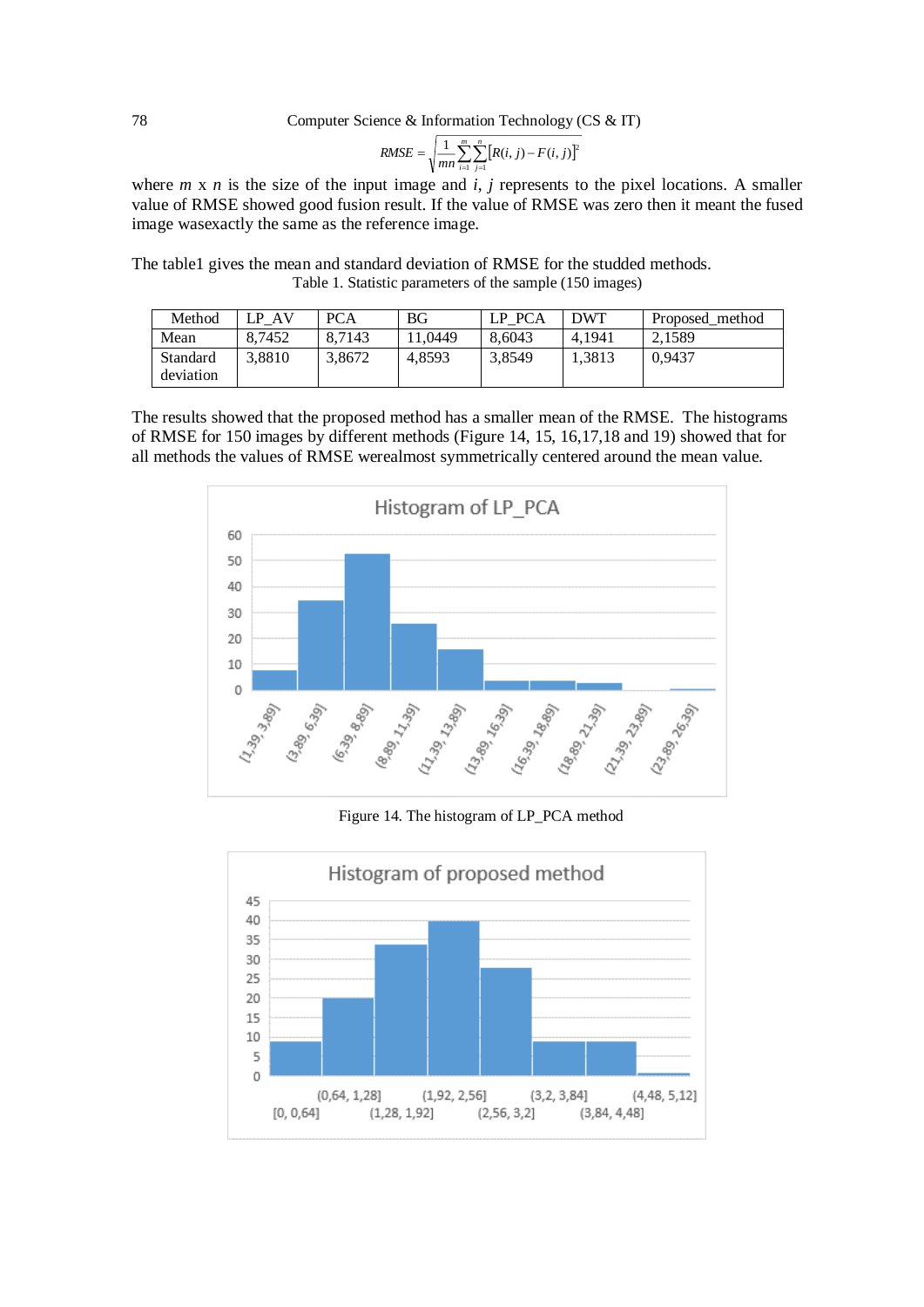Computer Science & Information Technology (CS & IT) 79 Figure 15. The histogram of proposed method



Figure 16. The histogram of PCA method



Figure 17. The histogram of DWT method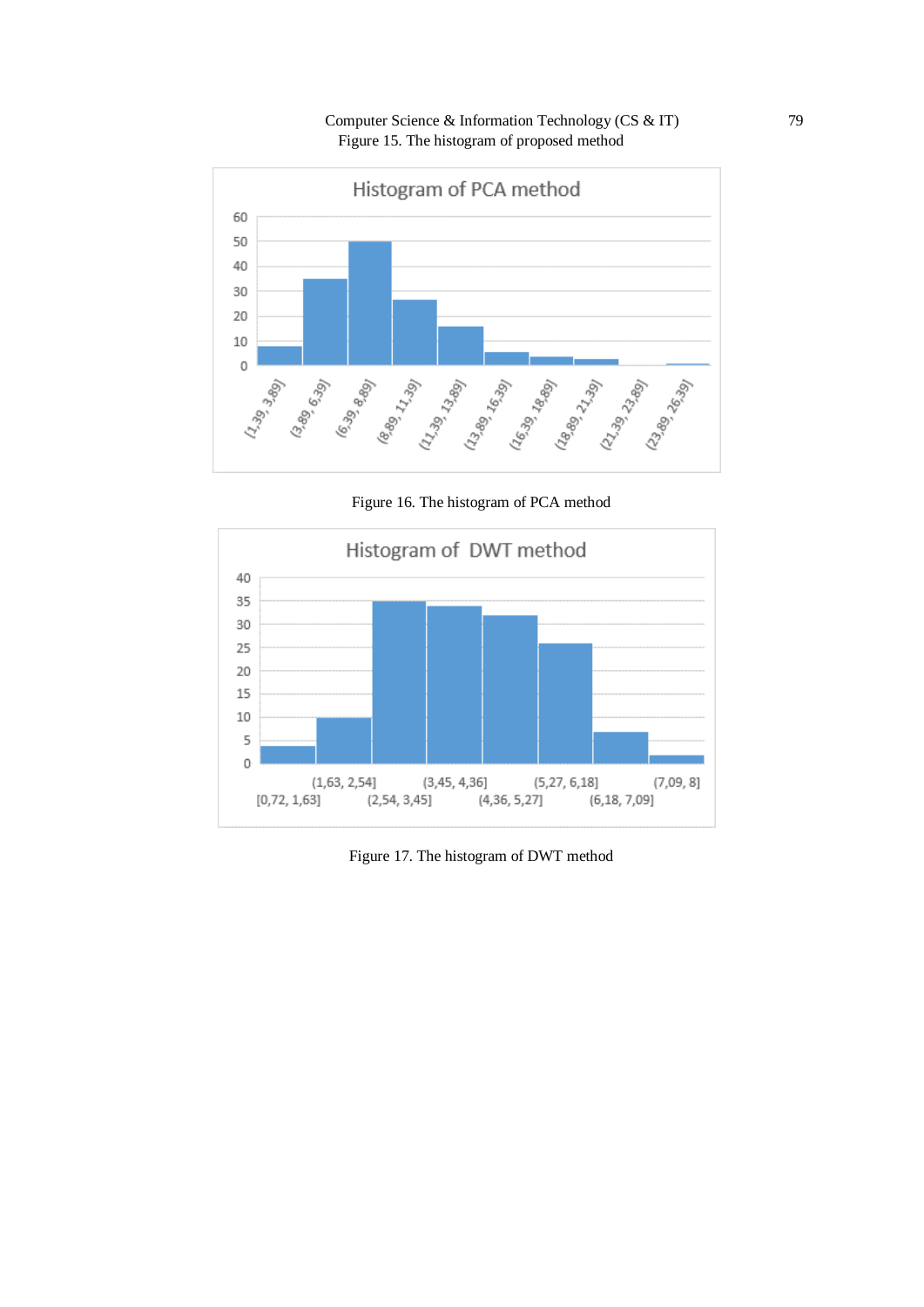





Figure 19. The histogram of LP\_PCA method

To compare analyticallythe proposed method to others methods we used the Analysis of variance (ANOVA) with dependent samples (dependence by image). ThesoftwareR gave the following Anova table:

```
Df Sum Sq Mean Sq F value Pr (>F)
Method
             5
                       1676.2
                                   473 < 2e-168381
Residuals 745
                 26403.5
```
As Pr(>F) wassmaller than 1%, the methods were significantly different. We used the Newman Keuls test to compare the methods in pairs and make groups having significantly the same mean. The software R gave the results below of the test.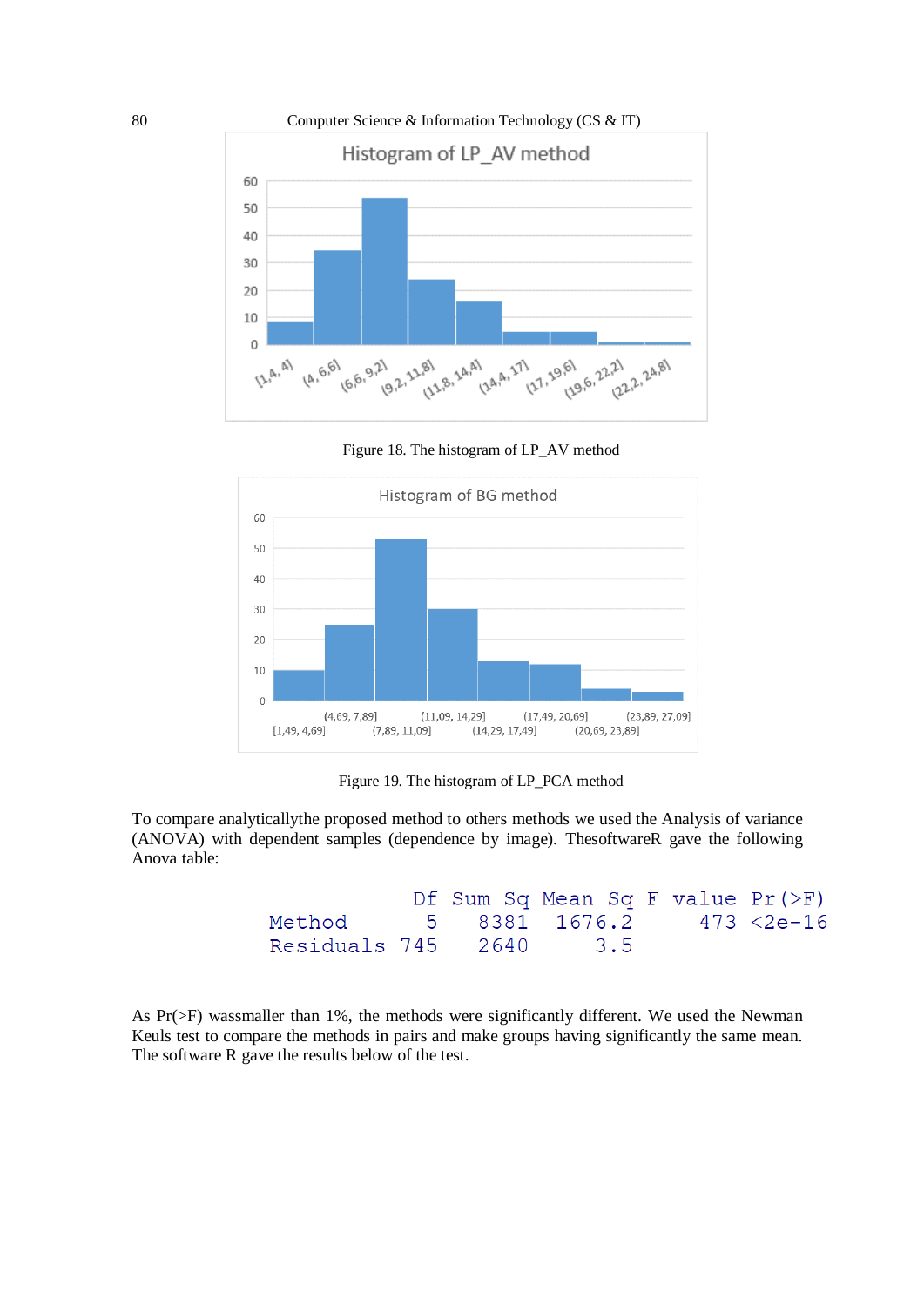| <b>Smeans</b>                                                   |           |                                                          |     |           |                         |                             |                 |                                 |
|-----------------------------------------------------------------|-----------|----------------------------------------------------------|-----|-----------|-------------------------|-----------------------------|-----------------|---------------------------------|
|                                                                 | RMSE      |                                                          |     | std r Min |                         | Max Q25                     | O <sub>50</sub> | 075                             |
| <b>BG</b>                                                       |           | 11.044867 4.8593087 150 1.49 26.48 8.0425 10.365 12.8075 |     |           |                         |                             |                 |                                 |
| DWT                                                             |           | 4.194067 1.3812979                                       | 150 | 0.72      |                         | 7.66 3.1350                 | 4.130           | 5.1975                          |
| LP AV                                                           |           | 8.745200 3.8810257 150 1.40                              |     |           |                         | 24.32 6.2300                | 8.170           | 10.2075                         |
| LP PCA                                                          |           | 8.604267 3.8548756 150 1.39 24.18                        |     |           |                         | 6.1500                      |                 | 8.040 10.0925                   |
| PCA                                                             |           | 8.714333 3.8672350 150 1.39                              |     |           |                         |                             |                 | 24.24 6.2075 8.145 10.2075      |
| proposed M 2.158927 0.9437349 150 0.23 4.50 1.3950 2.130 2.8175 |           |                                                          |     |           |                         |                             |                 |                                 |
| <i><b>\$comparison</b></i><br><b>NULL</b>                       |           |                                                          |     |           |                         |                             |                 |                                 |
| <i><b>\$groups</b></i>                                          |           |                                                          |     |           |                         |                             |                 |                                 |
|                                                                 |           | RMSE groups                                              |     |           |                         |                             |                 |                                 |
| <b>BG</b>                                                       | 11.044867 | a                                                        |     |           |                         |                             |                 |                                 |
| LP AV                                                           | 8.745200  | $\mathbf b$                                              |     |           |                         |                             |                 |                                 |
| <b>PCA</b>                                                      | 8,714333  | $\mathbf b$                                              |     |           |                         |                             |                 |                                 |
| LP PCA                                                          | 8.604267  | $\mathbf b$                                              |     |           |                         |                             |                 |                                 |
| <b>DWT</b>                                                      | 4.194067  | $\mathbf C$                                              |     |           |                         |                             |                 |                                 |
| proposed M 2.158927                                             |           | d                                                        |     |           |                         |                             |                 |                                 |
| 1.00                                                            | $\sim$    |                                                          |     |           | $1 \t1 \t1$ $1 \t2 \t1$ | $\sim$ $\sim$ $\sim$ $\sim$ |                 | $c \overline{D}$ $\overline{I}$ |

Four different groups: Group "a" contains only method BG having the bigger mean of RMSE (11.045). Group "b" contains 3 methods LP\_AV, PCA and LP\_PCAthat have significantly the same mean. Group "c" contains only the method DWT which better than group "a" and "b". The last group "d" containing the proposed method that the best method because its mean is the smallest by comparing with other means.

# **5. CONCLUSION**

Mutifocus image fusion using Laplacian Pyramid fusion method based on Alpha Stable filter with neighbor alpha stable distance as selection rulegave better result than other studded methods. This method has the advantage of using the local fusionwhile taking into account the neighborhood values.The same technique can be used as a distance to improve Dempster Sheffer method. This work can be havemany applications, such as:

- 1. Drone is a new technology in digital imaging, it has opened up unlimited possibilities for enhancing photography. Drone can capture images on the same scene that zooms in on different objects, and at various altitudes. It will produces several images on the same scene but with different objects in-focus.
- 2. For quality control in food industry, cameras are used to take images. Each camera targets one of several objects to detect an anomaly. The objects are on a treadmill. To have animage containing all the objects in clear we can use the proposed methodwhich would give more details

#### **REFERENCES**

- [1] Jinjiang Li,1,2 Genji Yuan,1,2 and Hui Fan, "Multifocus Image Fusion Using Wavelet-Domain-Based Deep CNN", Computational Intelligence and Neuroscience, Vol. 2019, 23 pages, 2019.
- [2] K. Xu, Z. Qin, G. Wang, H. Zhang, K. Huang, and S. Ye, "Multi-focus image fusion using fully convolutional two-stream network for visual sensors," KSII Transactions on Internet and Information Systems, Vol. 12, no. 5, pp. 2253–2272, 2018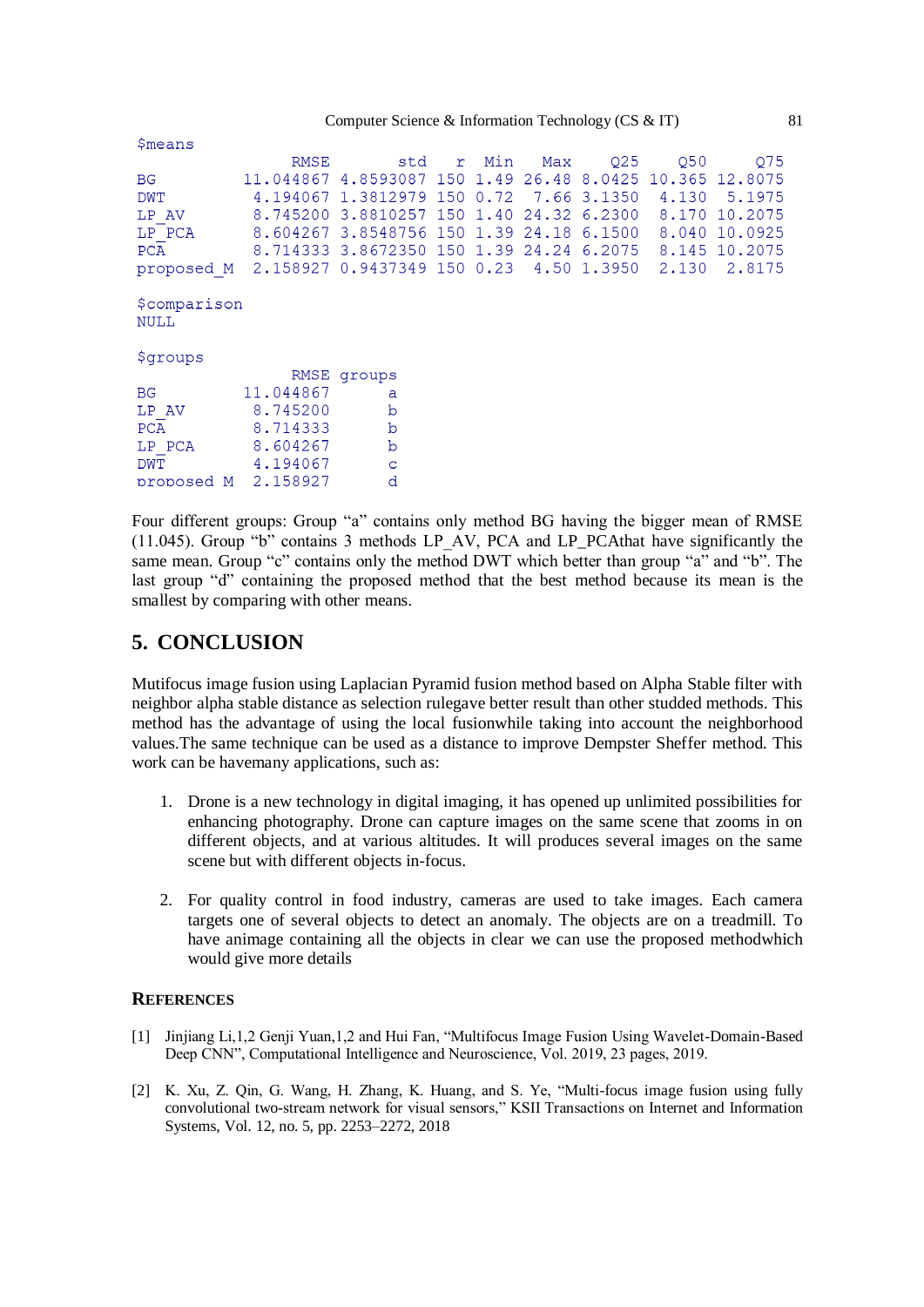- [3] H. Li, X. He, D. Tao, Y. Tang, and R. Wang, "Joint medical image fusion, denoising and enhancement via discriminative low-rank sparse dictionaries learning," Pattern Recognition, Vol. 79, pp. 130–146, 2018
- [4] P. J. Burt and R. J. Kolezynski, "Enhanced image capture through fusion," in Proc. International Conference on Computer Vision,pp. 173-182, 1993.
- [5] W. Wang and F. Chang,"A multi-focus image fusion method based on Laplacian pyramid", Journal of Computers [Online].6(12).Available: http://ojs.academypublisher.com/index.php/jcp/article/view/jcp061225592566, Dec. 2011.
- [6] P. Zhao, G. Liu, C. Hu, and H. Huang, "Medical image fusion algorithm on the Laplace-PCA," in Proc. Chinese Intelligent Automation Conference, 2013, pp. 787-794, 2013.
- [7] R. Sabre, I Wahyuni "Alpha Stable Filter and Distance for Multifocus Image Fusion", International Journal of Signal Processing Systems, Vol. 7, No. 2, 2019
- [8] G. Pajares and J. M. Cruz, "A wavelet-based image fusion tutorial," Pattern Recognition, Vol. 37, pp.1855-1872, 2004.
- [9] Q. Guihong, Z. Dali, and Y. Pingfan,"Medical image fusion by wavelet transform modulus maxima". Opt. Express [Online].9(4).pp.184-190.Available: http://www.opticsinfobase.org/oe/abstract.cfm?uri=oe-9-4-184, 2001.
- [10] H. Li, S. Wei, and Y. Chai, "Multifocus image fusion scheme based on feature contrast in the lifting stationary wavelet domain," EURASIP Journal on Advances in Signal Processing, 2012.
- [11] Y. Yang, D. Park, S. Huang, and N. Rao, "Medical image fusion via an effective wavelet-based approach," EURASIP Journal an Advances in Signal Processing, 2010.
- [12] www.rawsamples.ch. Accessed: 15 November 2017.
- [13] T. Wan, N. Canagarajah, and A. Achim, "A Statistical Multiscale Image Segmentation via Alpha-Stable Modelling," IEEE International Conference on Image Processing, Vol. 4, pp. 357-360, 2017.
- [14] Q. Guihong, Z. Dali, and Y. Pingfan, "Medical image fusion by wavelet transform modulus maxima", [Online]. Opt. Express 9(4). pp. 184-190. Available: http://www.opticsinfobase.org/oe/abstract.cfm?uri=oe-9-4-184, 2001.
- [15] F. Maes. "Multimodality image registration by maximization of mutual information", IEEE Transaction Medical Imaging. Vol. 16 Issue 2,1997.
- [16] P. J. Burt and E. H. Adelson, "The Laplacian pyramid as a compact image code," IEEE Transactions on Communication, Vol. 31, No. 40, Apr. 1983.
- [17] P. J. Burt, "The pyramid as a structure for efficient computation," in Multiresolution Image Processing and Analysis, A. Rosenfeld, Ed., New York: Springer-Verlag, 1984.
- [18] I. Wahyuni , "Multi-focus image fusion using local variability", Thèse de doctorat, Université de Bourgogne juin 2017.
- [19] S.K. Nayar, "Shape from Focus System,", IEEE Computer Vision and Pattern Recognition, Proceedings CVPR, 1992.
- [20] M. Subbarao, "Efficient Depth Recovery through Inverse Optics," Machine Vision for Inspection and Measurement, edited by H. Freeman, Academic Press, 1989.